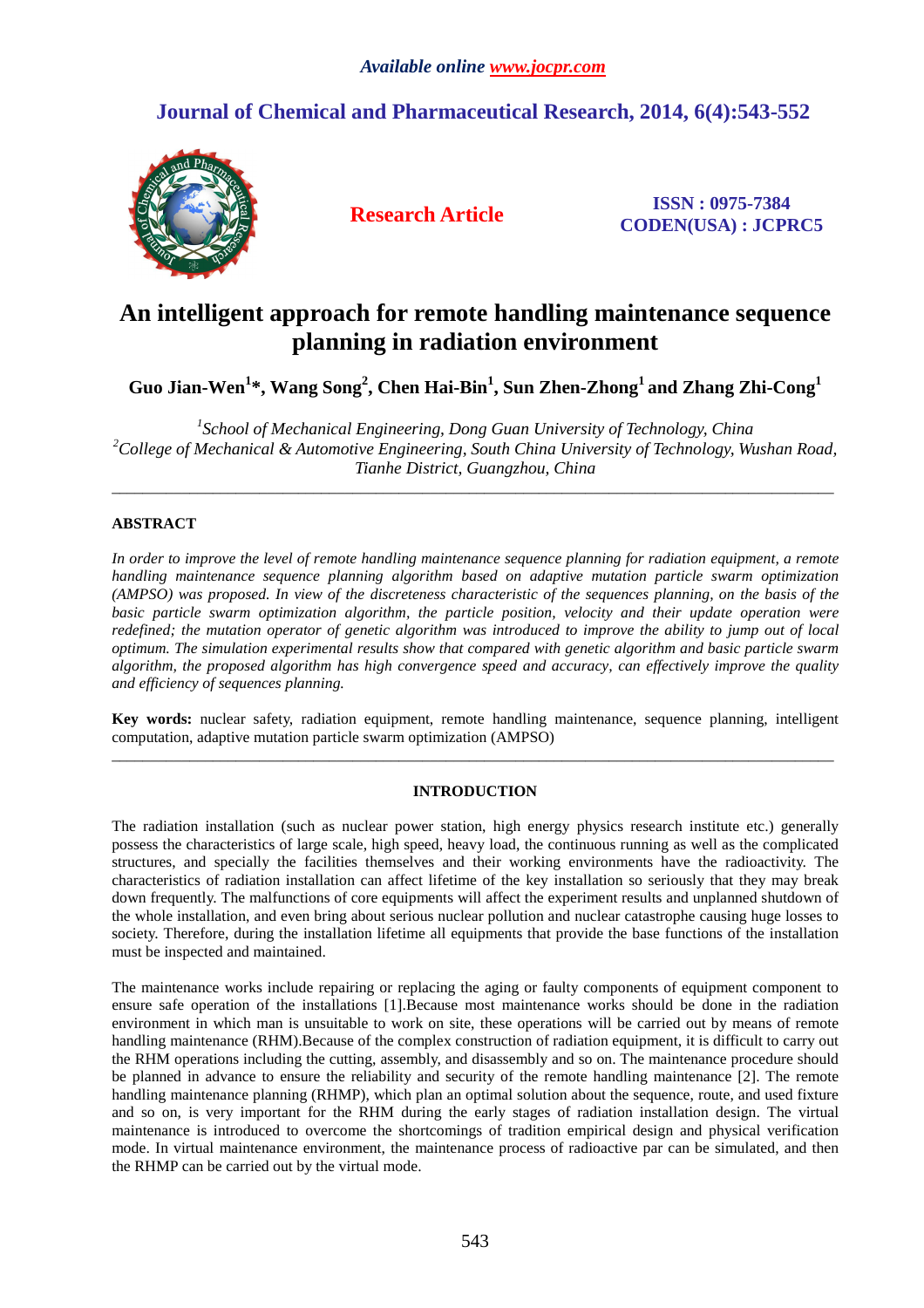Remote handling maintenance sequence planning (RHMSP) including the assembly sequence planning (ASP) and disassembly sequence planning (DSP) is the core content of RHMP, which is to generate a sequence of operations to replace the aging or faulty components under certain constraint condition such as time, cost and reliability etc.. The complexity of this problem is proportional to the number of parts in the equipment. The number of feasible remote handling maintenance sequences can be increased with the complexity of maintained equipment. When the number of parts is large, combination explosion may occur and the optimal solution may be omitted. The RHMSP can be shown to be NP-complete.

*\_\_\_\_\_\_\_\_\_\_\_\_\_\_\_\_\_\_\_\_\_\_\_\_\_\_\_\_\_\_\_\_\_\_\_\_\_\_\_\_\_\_\_\_\_\_\_\_\_\_\_\_\_\_\_\_\_\_\_\_\_\_\_\_\_\_\_\_\_\_\_\_\_\_\_\_\_\_*

Through the self-organization mechanism imitation of nature biology community and the adaptive ability formed by evolution, intelligent computation has provided new solutions for various complex optimization questions. In recent years, the intelligent optimization algorithms such as genetic algorithm [3], particle swarm algorithm [4], artificial bee colony algorithm [5] etc. have been studied in NP-complete. However, some defects still exist in genetic algorithm such as slow convergence, ineffective annealing algorithm, artificial neural networks lacking of global searching ability, and ant group algorithm which may stagnate in the later search etc. Compared with other algorithms, particle swarm algorithm may be more suitable to solve the RHMSP problem.

This paper proposes a self-adaptive variation particle swarm algorithm for remote handling maintenance sequence planning. The algorithm re-defines the particle's position and velocity and the refreshed operation of particle's position and velocity and introduces a mutation operator of genetic algorithm to avoid the precocious convergence. Finally simulation experiment of the algorithm is carried out on some radiation equipment, and the experimental result indicates that algorithm's precocious convergence can be greatly improved, and it can effectively improve the efficiency and quality of the RHMSP.

# **RELATED WORKS**

At present, the remote handling maintenance for nuclear radiation equipment has achieved some progress; moreover it has been applied to nuclear power plants and nuclear science installments [1, 2]. The virtual maintenance technology has obtained some applications in the RHM. Ben et al. [6] figured out the demanding of remote handling maintenance for the virtual reality and simulation; Nobukazu et al. [7] developed a virtual reality simulator to support the ITER's Blanket simulation of remote handling maintenance process; Heemskerka et al. [8. 9] on the basis of ITER remote handling maintenance simulator, studied the dynamics of simulation process, and established a set of visualized master-slave mechanical arm handling platform for the ITER project; Salvador et al. [10] completed the digital simulation model of ITER separator; Shuff et al. [11] developed a set of discrete event simulation tool for remote operating process planning of ITER hot cabinet; Edward et al. [12] realized a real-time and visualized track of remote operating process planning by using virtual reality and intelligent database. Hee et al. [13, 14] studied the visualization and simulation of nuclear facility disassembly process and established remote handling maintenance system for PRIDE.

The above researches of the remote handling maintenance planning primarily shifted from physical verification to the virtual verification and from empirical design to simulation design. However in the above maintenance planning process, maintenance sequence was generally obtained in the exploration way, lack of the guidance of optimized maintenance sequence. On one hand it was not efficient; on the other hand the optimal solution might be omitted. Lack of intelligent support, more feasible plans and constraint conditions may make it impossible to obtain the optimal solution. Therefore, how to use the intelligent planning technology to provide the feasible sequence for planning personnel is an important content to further enhance the virtual maintenance planning.

# **MODELING**

According to the characteristic of RHM, evaluating factors will be designated in this paper as follows: the geometry feasibility of the remote handling maintenance operation, equipment stability, the frequency of tool change, the frequency of operation direction change and the frequency of spare part connection type change.

# **3.1 GEOMETRY FEASIBILITY**

The geometry feasibility of remote handling maintenance is determined by the interference relationship. The interference matrix is to describe the random components interference relations with other components in the  $\pm x$ ,  $\pm y$ and ±z direction. Through the matrix operation, the feasibility of ASP and DSP can be evaluated in the remote handling maintenance process. The interference matrix *A* can be represented as: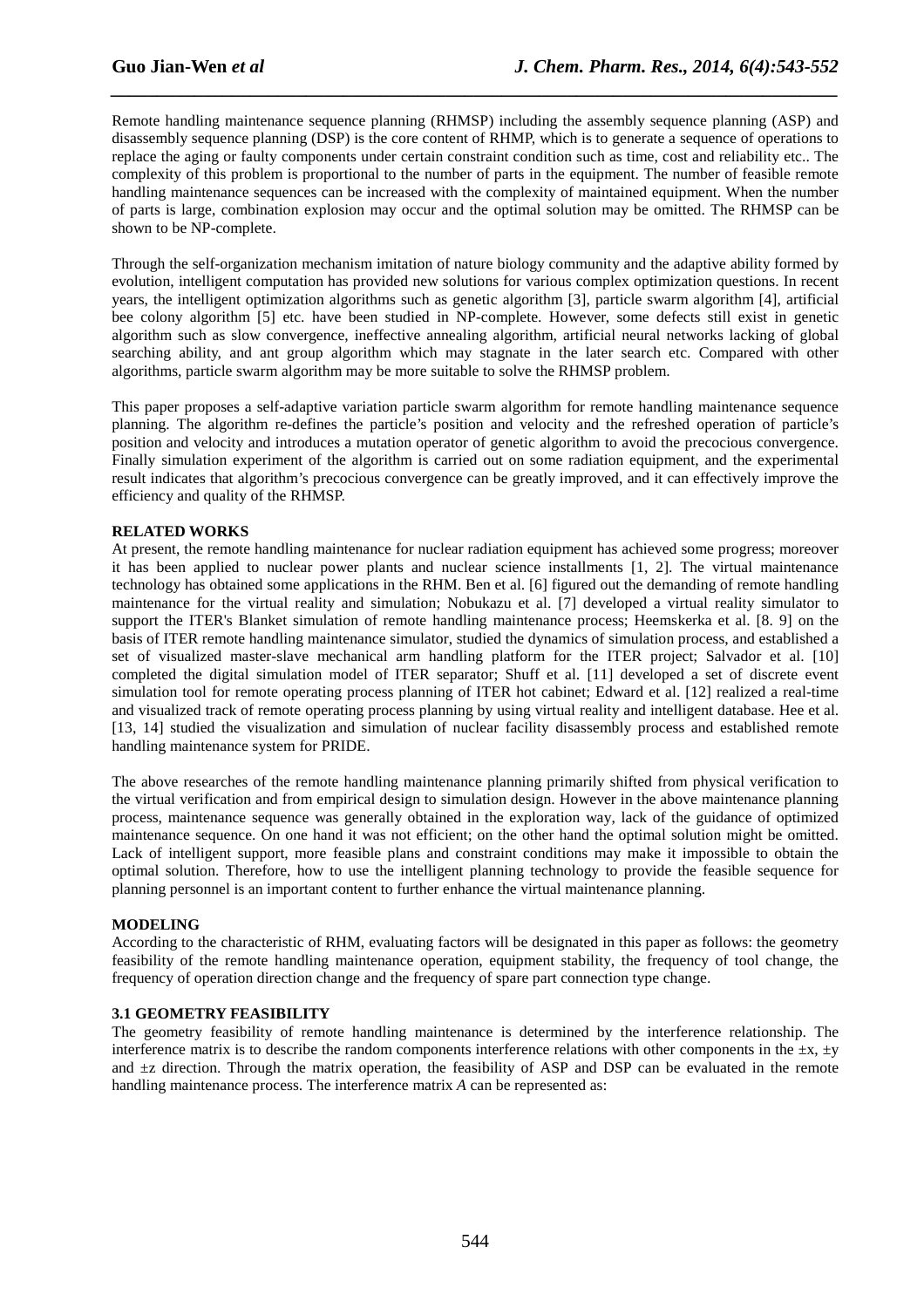$$
A = \begin{bmatrix} I_{11x}I_{11y}I_{11z} & I_{12x}I_{12y}I_{12z} & \cdots & I_{1nx}I_{1ny}I_{1nz} \\ I_{21x}I_{21y}I_{21z} & I_{22x}I_{22y}I_{22z} & \cdots & I_{2nx}I_{2ny}I_{2nz} \\ \vdots & \vdots & \vdots & \vdots \\ I_{n1x}I_{n1y}I_{n1z} & I_{n2x}I_{n2y}I_{n2z} & \cdots & I_{nnx}I_{nny}I_{nnz} \end{bmatrix} (1)
$$

The equipment to be maintained can be described as  $\{P_1, P_2, \ldots, P_n\}$ , where  $P_i$  is a part of the equipment.  $I_{ijk}$  in interference matrix A is interference situation of the component  $P_i$  moving along +x direction with component  $P_j$ , and the value of  $I_{iix}$  is represented as:

*\_\_\_\_\_\_\_\_\_\_\_\_\_\_\_\_\_\_\_\_\_\_\_\_\_\_\_\_\_\_\_\_\_\_\_\_\_\_\_\_\_\_\_\_\_\_\_\_\_\_\_\_\_\_\_\_\_\_\_\_\_\_\_\_\_\_\_\_\_\_\_\_\_\_\_\_\_\_*

$$
I_{ijx} = \begin{cases} 0 & \text{If } P_i \text{ does not interfere with } P_j \text{ when moving alone } + x \\ 1 & \text{If } P_i \text{interfers with } P_j \text{ when moving alone } + x \end{cases} (2)
$$

Likewise, element  $I_{ijy}$  and  $I_{ijz}$  in matrix A are respectively interference situations of the component  $P_i$  moving along +y and +z direction with component  $P_j$ , and their values are the same as Equation (2). The interference matrix in –x, -y and -z direction can be induced by the interference matrix in +x, +y and +z direction. For example, interference situation of components  $P_i$  assembly/disassembly with components  $P_j$  along–x direction is the same as interference situation of components  $P_i$  assembly/disassembly with components  $P_j$  along +x direction.

Taking ASP as an example, the sequence  $AP=(P_1, P_2, \ldots, P_{i-1})$  is supposed to be assembled components sequence;  $P_i$ is the component to be assembled, then the feasible assembly direction of component  $P_i$  may be determined by equation  $(3)$  and  $(4)$ :

+ 
$$
D = \sum_{j=1}^{i-1} I_{j,jD}
$$
 (3)  
+  $D = \sum_{j=1}^{i-1} I_{jjD}$  (4)

Where, *D* may take value of x, y and z respectively, therefore, the above two equations may be divided into six judgment equations. If equation is 0, it means that components *P<sup>i</sup>* may continue assembly in the original assembly sequence along this direction; if equation is not 0, the assembly sequence is not feasible.

# **3.2 STABILITY**

The stability means the conditions that whether the components or part will happen to collapse or fall down when it is used in controlling remotely to leave the equipment at times under gravity function. Establishing enhancement adjacent matrix  $C = (c_{ii})_{n \times n}$  and support matrix  $S = (s_{ii})_{n \times n}$  of parts can quantify the remote handling maintenance technology stability. Element  $c_{ij}$  expresses the connection type between components  $P_i$  and components  $P_j$ . Stable connection means  $c_{ij}$ =2; contact connection means  $c_{ij}$ =1; non-contact connection means  $c_{ij}$ =0. Element  $s_{ij}$  expresses the support relationship between components  $P_i$  and components  $P_j$ . When stable support exists between components  $P_i$  and components  $P_j$ , it means  $s_{ij}$ =1; otherwise, it means  $s_{ij}$ =0.

Taking ASP as an example, the sequence  $AP = (P_1, P_2, \ldots, P_{i-1})$  is supposed to be assembled components sequence and  $P_i$  is the component to be assembled. The stability of remote handling maintenance technology assembly can be judged according to the following rules:

> IF  $c_i = 2$  (j $\in$ [1,i-1] ) exists, THEN this operation is stable; IF  $c_{ii} = 0$  ( $j \in [1, i-1]$ ), THEN this operation is unstable; IF  $c_i=0$  and  $s_{ik}=2$  ( $j \in [1,i-1]$ ; $k \in [1,i-1]$  ) exists, THEN this operation is stable; IF  $c_i=0$  and  $s_{ik}=2$  ( $j \in [1, i-1]$ ;  $k \in [1, i-1]$ ) does not exists, THEN this operation is unstable.

 $n_s$  expresses the stable operation frequency in some assembly sequence. The smaller  $n_s$  is, the better assembly sequence assembly stability will be.

#### **3.3 TOOL CHANGING FREQUENCY**

Tool Changing Frequency is expressed as  $n_t$ . Taking ASP as an example, the sequence  $AP=(P_1, P_2, \ldots, P_n)$  is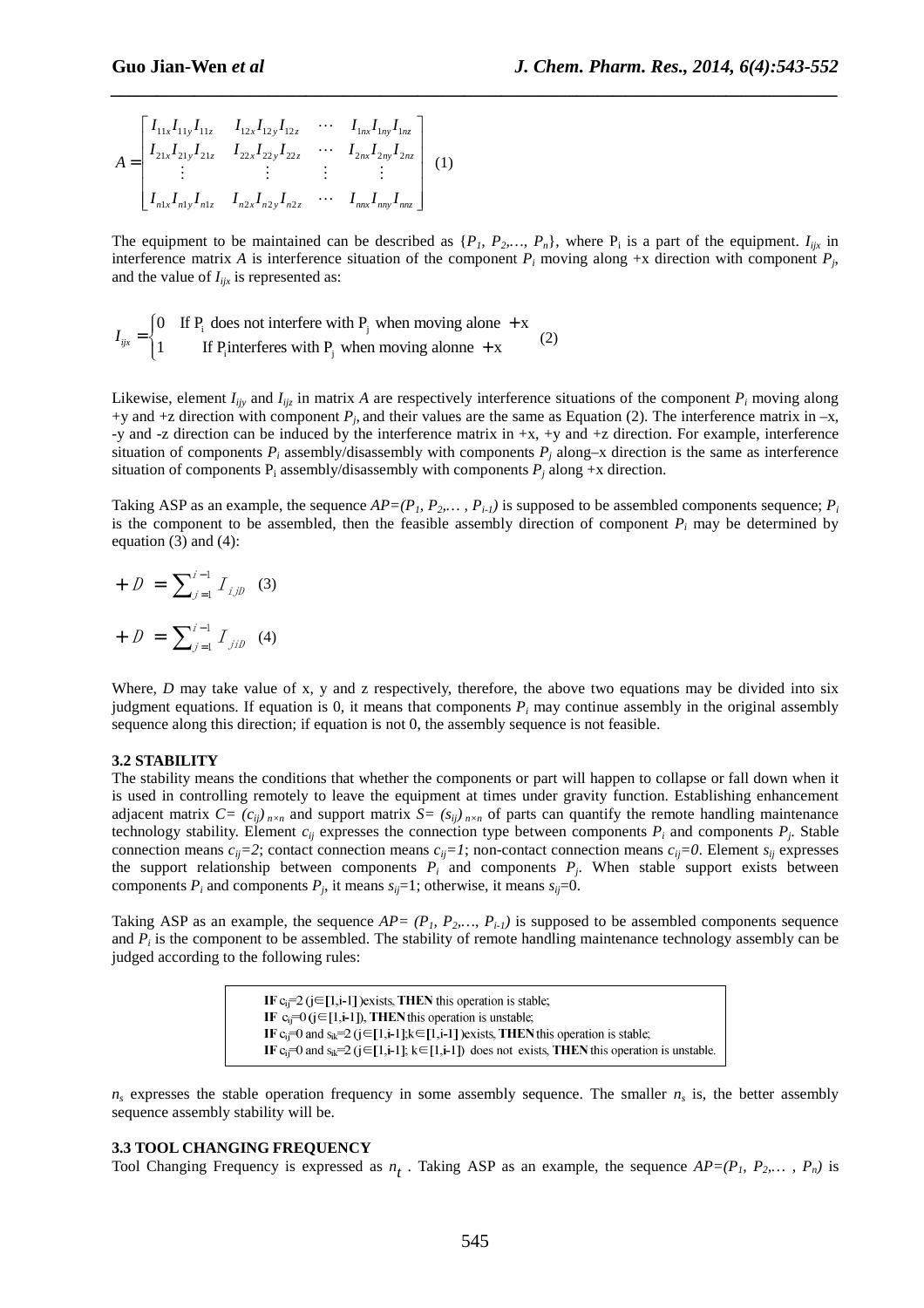supposed to be assembled components sequence,  $P_i$  is the component to be assembled and feasible assembly tool *AT(Pi)* may be obtained by the components assembly tool collection *P<sup>i</sup>* . Whether the tool is needed to change can be judged as:

*\_\_\_\_\_\_\_\_\_\_\_\_\_\_\_\_\_\_\_\_\_\_\_\_\_\_\_\_\_\_\_\_\_\_\_\_\_\_\_\_\_\_\_\_\_\_\_\_\_\_\_\_\_\_\_\_\_\_\_\_\_\_\_\_\_\_\_\_\_\_\_\_\_\_\_\_\_\_*

 $\bigcap_{i=1}^k AT(P_i) \neq \emptyset$  $\bigcap_{i=1}^k AT(P_i) \neq \emptyset$  **AIN**  $\bigcap_{i=1}^{k+1} AT(P_i) = \emptyset$ tool

# **3.4 DIRECTION CHANGING FREQUENCY**

To reduce the direction changing frequency can reduce tool operation time and improve the operating efficiency. The direction changing frequency is expressed as  $n_d$ . Taking ASP as an example, the sequence  $AP = (P_1, P_2, ..., P_n)$ is supposed to be assembled components sequence, the geometry feasibility of any component  $P_i$  may determine

feasible assembly direction *AD (Pi)*. Whether the direction is needed to change can be judged as:

 $\bigcap_{i=1}^k P_i \neq \emptyset$ , THEN  $P_{k+1}$  changes the  $\bigcap_{i=1}^k P_i \neq \emptyset$  **AIP**<sub> $i=1$ </sub> $P_i = \emptyset$ END IF

# **3.5 CONNECTION TYPES CHANGING FREQUENCY**

Different connections may differ with different components, which may be screw joints, riveted joint, welding joint etc. Operation time may change with different connection types as well. Therefore, a good technology sequence should make the connection type change frequency fewer as far as possible.

The information storage of connection type can be saved by one-dimensional matrix *AC(i)*. For better description, two kinds of connection types may be respectively recorded as  $C<sub>1</sub>$  and  $C<sub>2</sub>$ . If the connection type of components  $P<sub>i</sub>$ belongs to  $C_i$ , then the value of corresponding  $AC(i)$  is 1, so, the information storage of connection type information can be completed. *n<sup>c</sup>* expresses the connection type change frequency of a remote handling maintenance sequence, whose computation rule is as follows:



# **3.6 OBJECTIVE FUNCTION**

According to the above established target, objective function can be defined as follows:

$$
f = c_f n_f + c_s n_s + c_t n_t + c_d n_d + c_c n_c
$$
 (5)

 $c_f$ ,  $c_s$ ,  $c_t$ ,  $c_d$  and  $c_c$  are weighting factors of each evaluating indicator; generally  $c_f$  is much bigger than other four coefficients.

# **AMPSO ALGORITHM**

# **4.1 THE REDEFINITION OF BASIC PSO ALGORITHM**

The basic PSO algorithm is mainly used to optimize continuous function. In order to make the PSO algorithm be applied to the discrete space as well, some partial revisions to the basic PSO algorithm are needed to be conducted. The position, speed and the renewal operation of the granule will be redefined in the sorting space.

**Definition 1: Particle Position.** The position vector of each particle corresponds to an assembly sequence. The ith position vector of particle expression is  $P^i = \left( P_1^i, P_2^i, \dots, P_n^i \right)$ ,  $P^i = \left( P_1^i, P_2^i, \dots, P_n^i \right)$ , indicating that the product assembly process defers to the order of components  $P_1, P_2, \cdots, P_n$ , in which *n* is the product component number.

*Definition 2*: **Particle Speed.** In this paper replacement operator will be treated as speed variable of the particle, whose function is to adjust the components order in the assembly sequence recorded as VOS. The *ith* velocity vector of particle expression is  $VOS^i = (VO_1^i, VO_2^i, \dots, VO_{n-1}^i)$ . The function of speed operator  $VO(x, y)$  is to exchange the position of *xth* component with the *yth* component in the maintenance sequence to create a new sequence.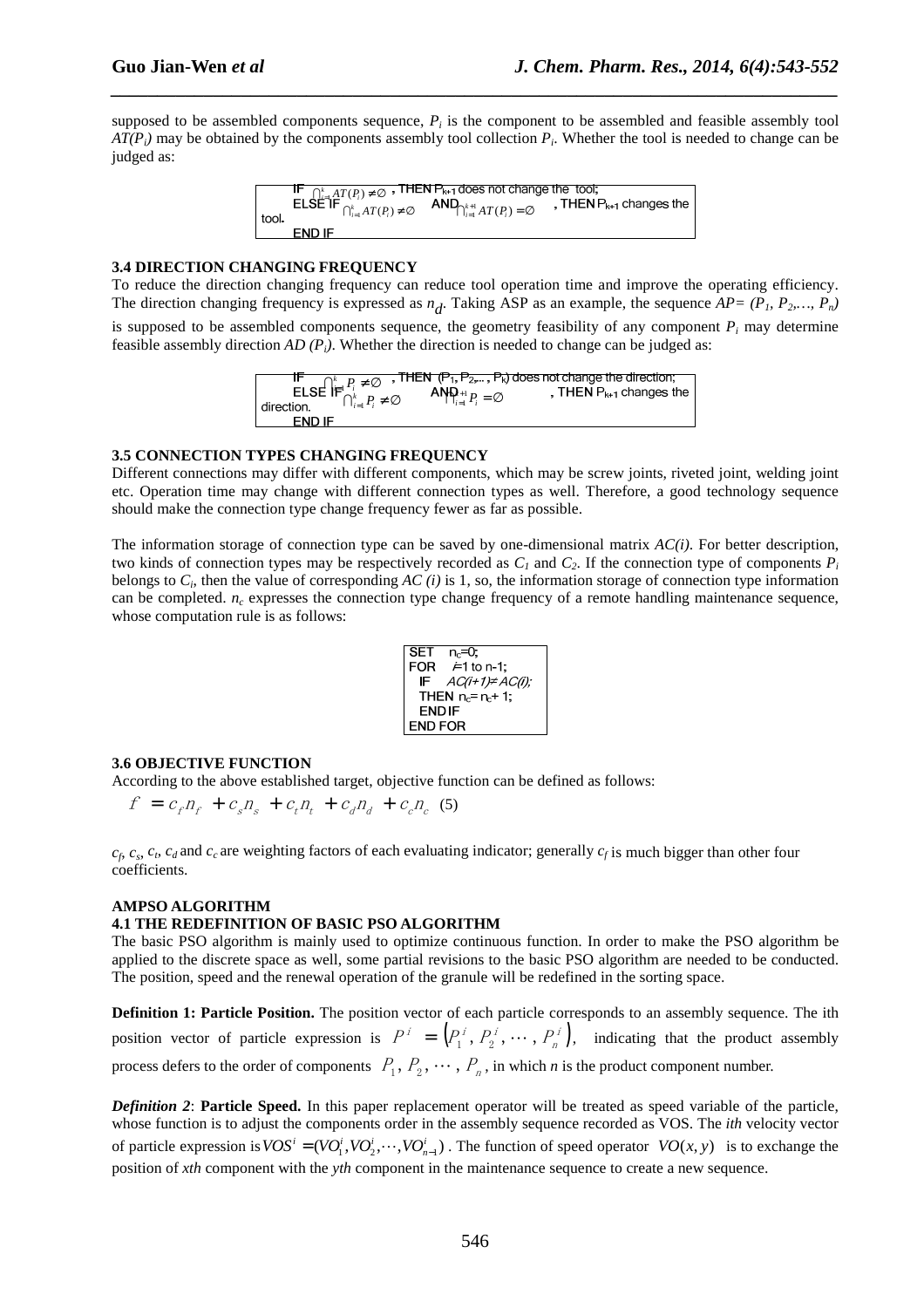*Definition 3***: Addition of Position and Speed.** The position vector of a particle added by its velocity vector result is a new position vector, and its expression is  $P^i \oplus VOS^i = P^{i+1}$ . Here mark " $\oplus$ " has a new meaning to express velocity vector in the remote handling maintenance sequence.

*\_\_\_\_\_\_\_\_\_\_\_\_\_\_\_\_\_\_\_\_\_\_\_\_\_\_\_\_\_\_\_\_\_\_\_\_\_\_\_\_\_\_\_\_\_\_\_\_\_\_\_\_\_\_\_\_\_\_\_\_\_\_\_\_\_\_\_\_\_\_\_\_\_\_\_\_\_\_*

*Definition 4***: Subtraction between Positions.** Two position vector subtracted is a velocity vector. Suppose  $P^i = (P_1^s, P_2^s, \dots, P_n^s)$  and  $P^k = (P_1^k, P_2^k, \dots, P_i^k, \dots, P_n^k, \dots, P_n^k)$ , the subtraction of the two expressions is  $P^s \Theta P^k = VOS^{s,k}$ , in which  $VOS^{s,k} = (VO_1^{s,k}, VO_2^{s,k}, \cdots, VO_{n-1}^{s,k})$ ,  $VOS^{s,k}$  takes value according to the following regular rules:

> For  $i=1$  to  $n-1$ :  $P_i^s = P_i^k$ <br>  $P_i^s = P_i^k$ , THEN  $VO_i^{s,k} = (i,t)$  And  $P^k = (P_1^k, P_2^k, \dots, P_i^k, \dots, P_i^k, \dots, P_n^k)$ **END IF END FOR**

For example,  $P^1 = (1, 2, 3, 4, 5, 6)$  and  $P^2 = (5, 3, 1, 4, 6, 2)$ , then it is obtained as  $P^2 \Theta P^1 = [(1,5), (2,3), (3,5), (0,0), (5,6)]$ .

*Definition 5***: Speed Multiplication.** The velocity vector of a particle can be supposed as  $VOS^1 = (VO_1^1, VO_2^1, \dots, VO_{n-1}^1)$  and coefficient  $C \in [0,1]$ . The multiplication definition of velocity vector and coefficient number is  $C \otimes VOS^1 = VOS^2$ , in which  $VOS^2 = (VO_1^2, VO_2^2, \dots, VO_r^2, \dots, VO_{n-1}^2)$ .  $VOS^2$  takes value according to the following regular rules:

> $\bigcup_{i=1}^{2} \big[ V O_i^2,$  $\label{eq:V} VO_i^2 = \begin{cases} VO_i^2, r \ge c \\ 0, r < c \end{cases}$  $=\begin{cases} VO_i^2, r \geq \\ 0, r < c \end{cases}$  $\overline{FOR}$  i=1 to n-1 *r* is a random number of uniform distribution from 0 to 1. **END FOR**

**Definition 6: Speed Addition.** Two velocity vector added together is a new velocity vector, for easier calculation, the velocity vector cannot be directly added together, but can be added successively and separately with particle position vector and subtraction of the new and old position vector are used to get the velocity vector. It may be expressed in the formula as:

$$
P^1 \oplus VOS^1 \oplus VOS^2 = [(P^1 \oplus VOS^1) \oplus VOS^2] = P^2, VOS^1 \oplus VOS^2 = VOS^3 = P^2 \Theta P^1.
$$

Through above redefinition of particle position, speed and the renewal operation, we may modify slightly the basic PSO algorithm of particle position, speed and renewal formula to make the solution suitable for discrete space model:

 $VOS^{k+1} = \omega \otimes VOS^k \oplus \left\{ [c_1 \otimes (gBest\Theta P^k)] \oplus [c_2 \otimes (pBest\Theta P^k)] \right\}$  (6)

 $P^{k+1} = P^k \oplus VOS^{k+1}(7)$ 

#### **4.2 THE ALGORITHM IMPROVEMENT AND IMPLEMENTATION STEPS**

The self-adaptive variation particle swarm optimization algorithm (AMPSO), introduced with a variation operator, on one hand may enhance the algorithm's searching effect; on the other hand it may maintain the individual difference of the community to prevent the occurrence of precocious convergence phenomenon and help to get a globally optimal solution.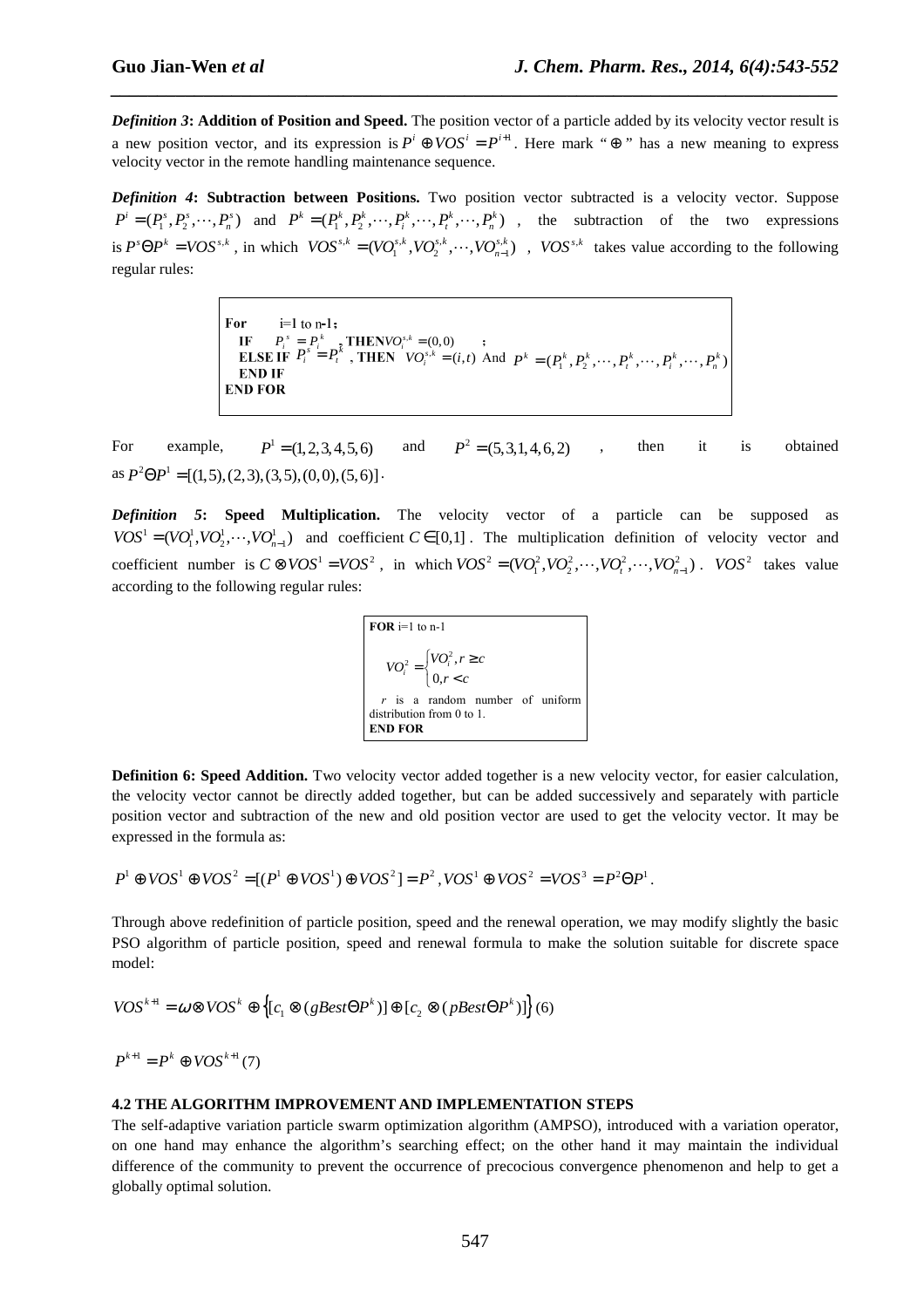#### (1) Granule initialization.

The assembly/disassembly sequence question's solution is a feasible sequence matrix AS of remote handling maintenance, and simultaneously AS is composed by components sequence AP, direction sequence AD, tool sequence AT and connection type sequence AC, in which AC may be determined only directly by AP. The stochastic initialization creates the sequence AP to determine the most optimal sequence AD and AT.

*\_\_\_\_\_\_\_\_\_\_\_\_\_\_\_\_\_\_\_\_\_\_\_\_\_\_\_\_\_\_\_\_\_\_\_\_\_\_\_\_\_\_\_\_\_\_\_\_\_\_\_\_\_\_\_\_\_\_\_\_\_\_\_\_\_\_\_\_\_\_\_\_\_\_\_\_\_\_*

#### (2) Initial sufficiency computation.

The formula (5) may directly calculate various function value of granules sufficiency, and determine the initial individual optimal sequence and the initial global optimal sequence.

(3) Inertia weight computation. Inertia weight  $\omega$  takes value according to the equation (8):

 $\omega=m\times C_a + n$  (8)

Where,  $\omega \in [0,1]$ , this paper takes m=0.6, n=0.3,  $C_{dt}$  is the object distance factor and takes value according to the equation (9):

$$
C_{dt} = \begin{cases} 1, f_{gb} \ge f_d \\ \left| f_{gb} - f_d \right| \\ f_d \end{cases}, f_{gb} < f_d \quad (9)
$$

Where,  $f_{sb}$  has been found the global optimal sufficiency function value of remote handling maintenance sequence, and  $f_d$  is sufficiency function expectation value of global optimal sequence.

#### (4) Particle renewal.

Components sequence AP renews according to the formula (6) and (7), but direction sequence AD, tool sequence AT and connection type sequence AC will renew after the renewal sequence AP. Sequence AD and AT are the optimal sequences after the renewal of sequence AP. AC can be determined only directly by AP.

#### (5) Sufficiency renewal.

Formula (5) renews the sufficiency value of a particle swarm, and renews the individual optimal sequence and the global optimal sequence of various particles.

#### (6) Multiple factor renewals.

Taking the standard variance  $\sigma$  of the population sufficiency value as indicators of population diversity according to the equation (10):

$$
\sigma = \sqrt{\frac{1}{n} \sum_{i=1}^{n} (f_i - f_a)^2}
$$
 (10)

Where, n is the particle number of particle swarm;  $f_i$  is the ith granule sufficiency;  $f_a$  is average sufficiency of particle swarm:

$$
f_a = \frac{\sum_{i=1}^n f_i}{n} \quad (11)
$$

# (7) Variation.

In order to avoid algorithm premature to be partially optimal, variation operator will be introduced to take variation to the global optimal components sequence *gBest* (i.e. to change stochastically operation successive order of several component remote handling maintenance). The formula of variation probability  $p_m$  is as follows: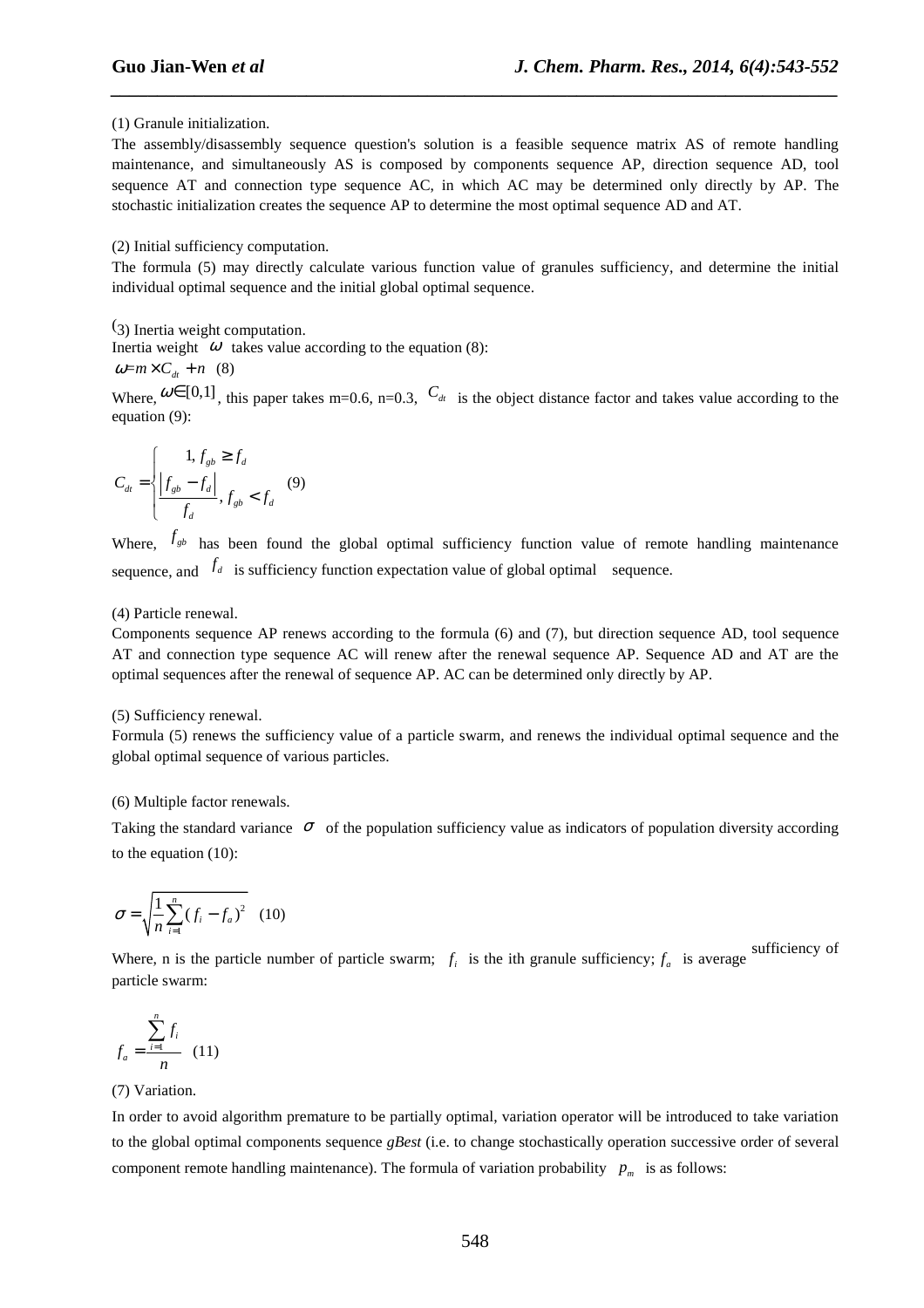$,\sigma < \sigma_{d}$ ,  $f_{db} > f_{d}$ , 0,  $d_m = \begin{cases} h, & \text{if } \mathcal{O} < \mathcal{O}_d, \mathcal{J}_{db} < \mathcal{J}_d \\ 0, & \text{if } \mathcal{O}_d \end{cases}$  $p_m = \begin{cases} k, \sigma \leq \sigma_d, f_{db} > f_d, i \neq run \end{cases}$ *otherwise*  $=\begin{cases} k, \sigma \lt \sigma_d, f_{db} > f_d, i \neq 0, \end{cases}$  $\overline{\mathfrak{l}}$ (12)

where,  $k \in [0.1, 0.3]$ ,  $\sigma_d$  is population convergence critical standard deviation, whose value is related with actual problem and generally far smaller than the maximum value of  $\sigma$ ;  $f_d$  is the expectation optimal value; *i* is the current iterative frequency; *run* is the biggest iterative frequency.

*\_\_\_\_\_\_\_\_\_\_\_\_\_\_\_\_\_\_\_\_\_\_\_\_\_\_\_\_\_\_\_\_\_\_\_\_\_\_\_\_\_\_\_\_\_\_\_\_\_\_\_\_\_\_\_\_\_\_\_\_\_\_\_\_\_\_\_\_\_\_\_\_\_\_\_\_\_\_*

(8) If  $i < run$ , change to step 3; otherwise turn to the step 9.

(9) Output optimal sequence gBest which has been found.

#### **VERIFICATION**

The radiation equipment to simulated is shown as in Figure 1. The equipment is composed of 29 parts with related information as shown in Table 1. In order to verify the algorithm validity in this paper, This paper have carried out the simulation of assembly and disassembly operation planning for the radiation equipment by the proposed algorithm, genetic algorithm (GA) and the basic particle swarm optimization algorithm (PSO), and compared the results to prove the superiority of the algorithm.



**Fig. 1: Some radiation equipment** 

Simulation experiment environment: 2.0GHz PC, 2GB memory, Windows 7 systems, Matlab. Parameters of AMPSO:  $c_f=10$ ,  $c_s=0.2$ ,  $c_t=0.3$ ,  $c_d=0.3$ ,  $c_c=0.2$ ,  $c_l=0.5$ ,  $c_2=0.5$ ,  $\sigma_d=4$ ,  $k=0.2$ , sizepop=150, run=800. For assembly sequence planning, then optimal sufficiency expectation function value  $f_d = 6$ ; for disassembly sequence planning,  $f_d = 4.6$ . Parameters of genetic algorithm and basic PSO: Overlapping probability of genetic algorithm takes 0.8; the variation probability takes 0.1; inertia weight  $\omega$  of basic PSO algorithm takes 0.6; other parameters are the same as those of AMPSO. The repeat operation frequency is 20 to find the mean value of sufficiency function global situation extreme value and mean value of sufficiency function value standard. This example's AMPSO uses the variation operator to treat the global optimal particle which has been found at present as a stochastic particle.

Figure 2 and Figure 3 are the simulation results of ASP, and Figure 4 and 5 are the simulation results of DSP. Figure 2 and Figure 4 show the ability and convergence speed of the three algorithms to search the globally optimal solution. Figure 3 and 5 show the change tendency of population diversity along with the iterative frequency of the three algorithms.

Results of Figure 2 and 4 may represent: the convergence speed of genetic algorithm convergence is the slowest, and the precision is also the lowest; but basic PSO algorithm, although the convergence speed is quick, is easy to fall into the partial optimal solution; the AMPSO algorithm convergence speed, the same as basic PSO algorithm, can find the better globally optimal solution, moreover the precocious phenomenon is not easy to occur.

It can be concluded from Figure 3 and 5 that the population diversity of AMPSO algorithm always maintains certain level, which may guarantees that in the large iterative frequency situation a better globally optimal solution can be found in the algorithm. Through the above simulation results, it indicates: The AMPSO algorithm convergence speed is fast and precise, better than GA and the PSO algorithm in the performance of assembly sequence planning.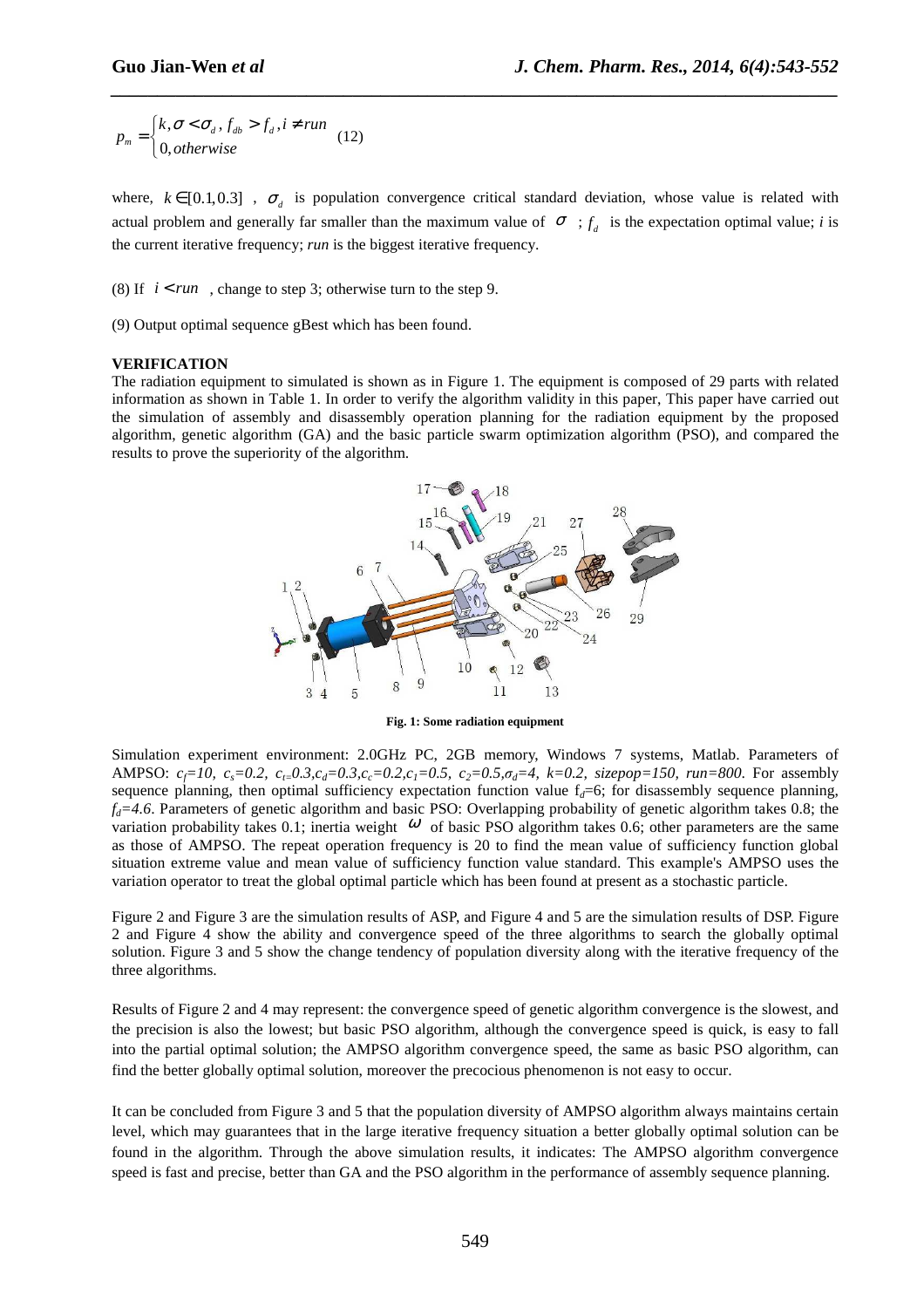| Component | Component name                      | Tool           | Connection type |
|-----------|-------------------------------------|----------------|-----------------|
| $1 - 4$   | Nut washer assembly 1-4             | T <sub>1</sub> | C <sub>1</sub>  |
| 5         | Hydraulic cylinder                  | T <sub>4</sub> | C <sub>3</sub>  |
| $6-9$     | Pole 1-4                            | T <sub>3</sub> | C <sub>2</sub>  |
| 10        | Strut 1                             | T <sub>4</sub> | C1              |
| $11 - 12$ | Nut 1-2                             | T <sub>1</sub> | C1              |
| 13        | Nut 3                               | T1/T2          | C1              |
| $14 - 15$ | <b>Bolt 1-2</b>                     | T1/T3          | C <sub>2</sub>  |
| 16        | Pin <sub>1</sub>                    | T <sub>3</sub> | C <sub>2</sub>  |
| 17        | Nut 4                               | T1/T2          | C1              |
| 18        | Pin 2                               | T <sub>3</sub> | C <sub>2</sub>  |
| 19        | Central pin                         | T <sub>3</sub> | C <sub>2</sub>  |
| 20        | Back plate                          | T <sub>4</sub> | C <sub>3</sub>  |
| 21        | Strut 2                             | T <sub>4</sub> | C1              |
| $22 - 25$ | Nut washer assembly 5-8             | T <sub>1</sub> | C1              |
| 26        | Axis                                | T <sub>3</sub> | C <sub>2</sub>  |
| 27        | Hydraulic pressure scissors         | T <sub>4</sub> | C <sub>3</sub>  |
| 28-29     | Hydraulic pressure shear blades 1-2 | T <sub>5</sub> | C <sub>3</sub>  |

**Table 1 Related information of assembly/disassembly optimization model** 

*\_\_\_\_\_\_\_\_\_\_\_\_\_\_\_\_\_\_\_\_\_\_\_\_\_\_\_\_\_\_\_\_\_\_\_\_\_\_\_\_\_\_\_\_\_\_\_\_\_\_\_\_\_\_\_\_\_\_\_\_\_\_\_\_\_\_\_\_\_\_\_\_\_\_\_\_\_\_*



**Fig. 2: Algorithm performance contrast – ASP** 



**Fig. 3: Population diversity contrast – ASP**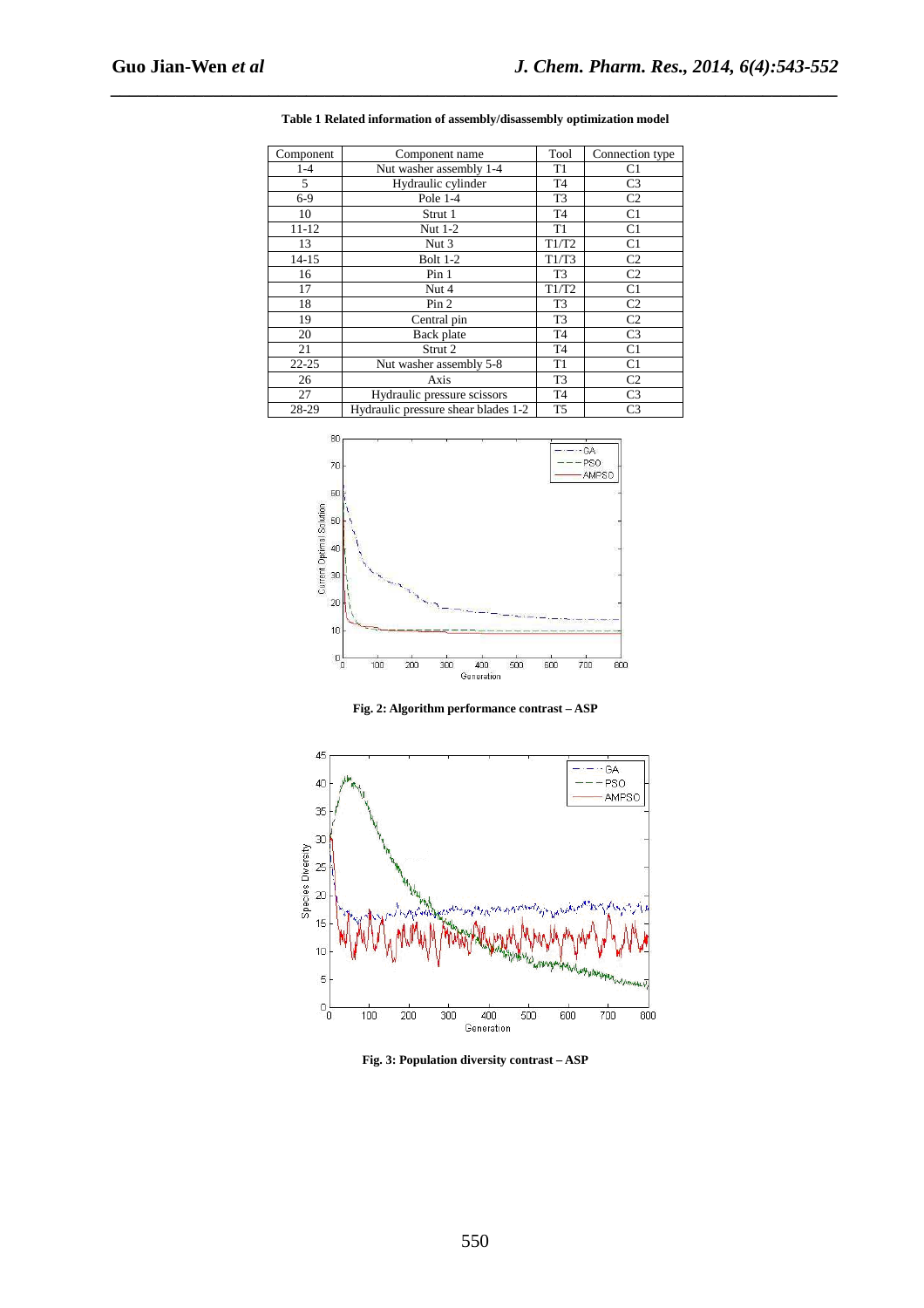

*\_\_\_\_\_\_\_\_\_\_\_\_\_\_\_\_\_\_\_\_\_\_\_\_\_\_\_\_\_\_\_\_\_\_\_\_\_\_\_\_\_\_\_\_\_\_\_\_\_\_\_\_\_\_\_\_\_\_\_\_\_\_\_\_\_\_\_\_\_\_\_\_\_\_\_\_\_\_*

**Fig. 4: Algorithm performance contrast – DSP** 



**Fig 5: Population diversity contrast – DSP** 

#### **CONCLUSION**

On the basis of particle swarm algorithm, the particle position, speed, renewal operation of the particle velocity and the position are redefined in this paper. Moreover it enhances the algorithm through the introduction variation operator of genetic algorithm to jump out of the optimal solution. Furthermore it proposes an optimization algorithm of the product assembly sequence planning method based on a self-adaptive variation particle swarm. The simulation results show that compared with the genetic algorithm and the basic particle swarm algorithm contrast, this algorithm has advantages of fast convergence and high precision to improve the efficiency and quality of radiation equipment remote handling maintenance sequence planning.

#### **Acknowledgment**

The authors wish to thank the National Natural Science Foundation of China (Grant No.71201026), the Development Program for Excellent Young Teachers in Higher Education Institutions of Guangdong Province (No.Yq2013156), the Project of Department of Education of Guangdong Province (No. 2013KJCX0179), and the Research Starting Foundation from DongGuan University of Technology (ZJ120424).